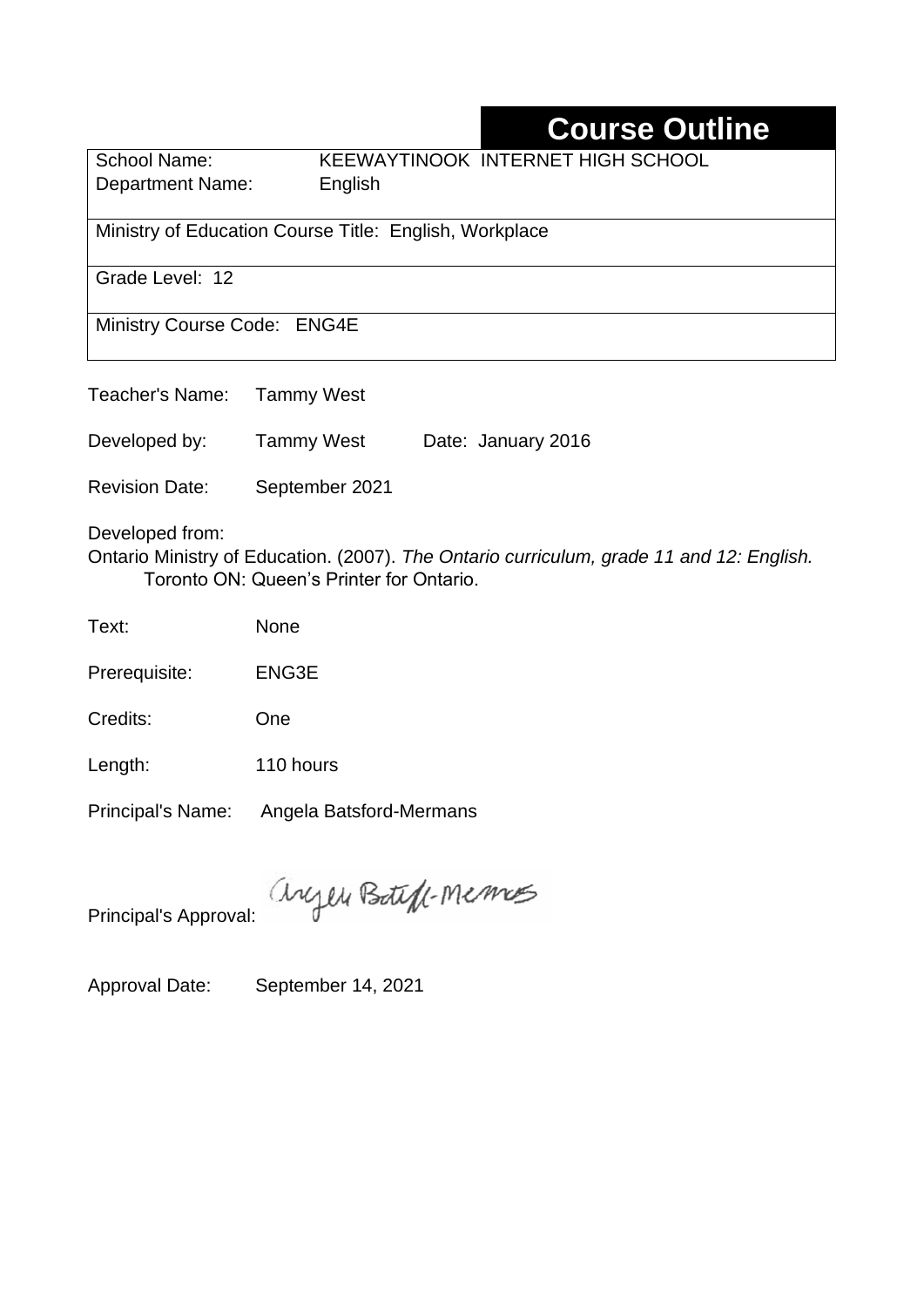## *Course Description/Rationale*

This course emphasizes consolidation of literacy, critical thinking, and communication skills. Students will study informational texts and literature from various countries and cultures including the indigenous community, write summaries, reports, resumes, and short essays; complete an independent research project; and explain the connections among media forms, audiences, and media industry practices. An important focus will be on using specialized language related to the workplace accurately and coherently in appropriate contexts.

# *Overall Curriculum Expectations*

### **Oral Communication**

- Listen in order to understand and respond appropriately in a variety of situations for a variety of purposes;
- Use speaking skills and strategies appropriately to communicate with different audiences for a variety of purposes;
- Reflect on and identify their strengths as listeners and speakers, areas for improvement, and the strategies they found most helpful in oral communication situations.

### **Reading and Literature Studies**

- Read and demonstrate an understanding of a variety of literary, informational, and graphic texts, using a range of strategies to construct meaning;
- Recognize a variety of text forms, text features, and stylistic elements and demonstrate understanding of how they help communicate meaning;
- Use knowledge of words and cueing systems to read fluently;
- Reflect on and identify their strengths as readers, areas for improvement, and the strategies they found most helpful before, during, and after reading.

#### **Writing**

- Generate, gather, and organize ideas and information to write for an intended purpose and audience;
- Draft and revise their writing, using a variety of literary, informational, and graphic forms and stylistic elements appropriate for the purpose and audience;
- Use editing, proofreading, and publishing skills and strategies, and knowledge of language conventions, to correct errors, refine expression, and present their work effectively;
- Reflect on and identify their strengths as writers, areas for improvement, and the strategies they found most helpful at different stages in the writing process.

#### **Media Studies**

- Demonstrate an understanding of a variety of media texts;
- Identify some media forms and explain how the conventions and techniques associated with them are used to create meaning;
- Create a variety of media texts for different purposes and audiences, using appropriate forms, conventions, and techniques;
- Reflect on and identify their strengths as media interpreters and creators, areas for improvement, and the strategies they found most helpful in understanding and creating media texts.

## *Course Content*

| <b>Unit</b>                           | Length    |
|---------------------------------------|-----------|
| 1. Rights and Issues in the Workplace | 30 hours  |
| 2. Stereotypes                        | 20 hours  |
| 3. Future Opportunities               | 30 hours  |
| 4. Global Issues                      | 20 hours  |
| Total                                 | 110 hours |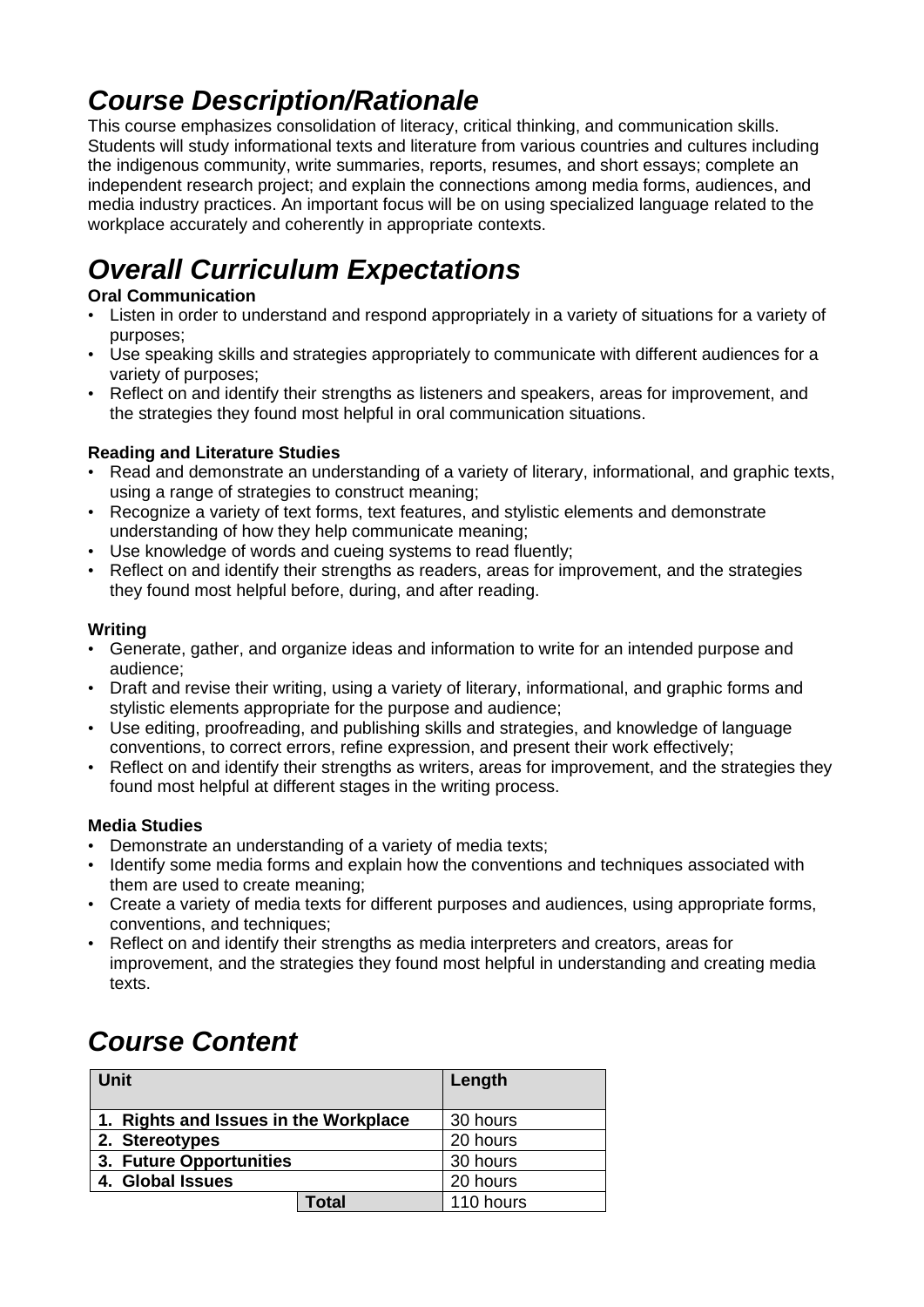# *Unit Descriptions*

#### **Unit 1 – Rights and Issues in the Workplace**

This introductory unit uses health and safety concerns as a context for developing the communication skills for the workplace. This unit examines health and safety concerns using local examples such as working at The Northern or the community store, as they relate to students on a more personal level. This unit also looks at workers' rights and their responsibilities in maintaining a workplace environment that is ethical and free from discrimination and harassment. Investigating the role of legislation and unions in maintaining the work environment is also an important aspect of the course. Students finish the unit by completing a culminating activity based on one of the issues studied.

#### **Unit 2 – Stereotypes**

Students examine and analyse how people from different groups, including Indigenous and non-Indigenous people, are represented in literature and in various media forms. Students are given the opportunity to identify and explore various forms of stereotypes and non-traditional jobs . Throughout this unit, students gain an understanding of how stereotypes and biases can affect their lives. They apply the knowledge of media practices and the media industry and critical thinking skills to create their own media products. Students are required to write journal responses, reports, and a personal essay as well as to communicate orally through presentations and debates.

#### **Unit 3 – Future Opportunities**

Students develop an understanding of their potential place in the future workforce by examining their personal attributes, community involvement, experiences, and range of skills they bring to the evolving workplace. Investigative study of a wide range of current local, regional and global, print and electronic resources directs students to an appreciation of the changing face of the job market. An essential component of this unit is an understanding of the emerging demographic profile, which is shaping the workplace choices of the next generation. Employability skills are emphasized and students research local and regional opportunities. Students recognize that these transferable skills are the footings upon which their employment futures are constructed. Skills specific to the job search process are revisited with attention to creating a résumé, crafting a successful interview, and circumventing communication barriers. Students use technology to explore the impact of the Internet as a job search tool. As their understanding of the inter-relationship among demography, technology, and personal opportunities develops, students recognize the value of preparing today for tomorrow's workplace.

#### **Unit 4 – Global Issues**

This unit builds on the knowledge, skills, and insights developed throughout the course and has been designed to be used as the final evaluation. Students expand their knowledge of literature and the workplace by studying a small selection of short stories from around the world. Students become familiar with different social and cultural norms, lifestyles, and communities. Students produce a short comparative study based on two short stories. Using this prior knowledge, students look at a specific issue affecting a specific region of the world and determine the impact on the community. Students apply their communication skills, knowledge of the workplace, and its issues to research an issue of their choice. Students organize research, complete a cause and effect analysis, and draw conclusions to determine the impact the issue has had on the community. Using their knowledge of media texts and audiences, students choose the best media forms to organize content and communicate ideas about this issue. Students prepare a two-minute talk explaining their issue's impact and share their exhibits with classmates.

## *Teaching/Learning Strategies*

This course is organized into an eight-week series of lessons and activities that is presented to students in remote northern communities via the internet. The eighth week is used for course consolidation, review, and the final examination. Teacher and students communicate over the internet through timely activity feedback, emails, messages, video and audio calls. Classroom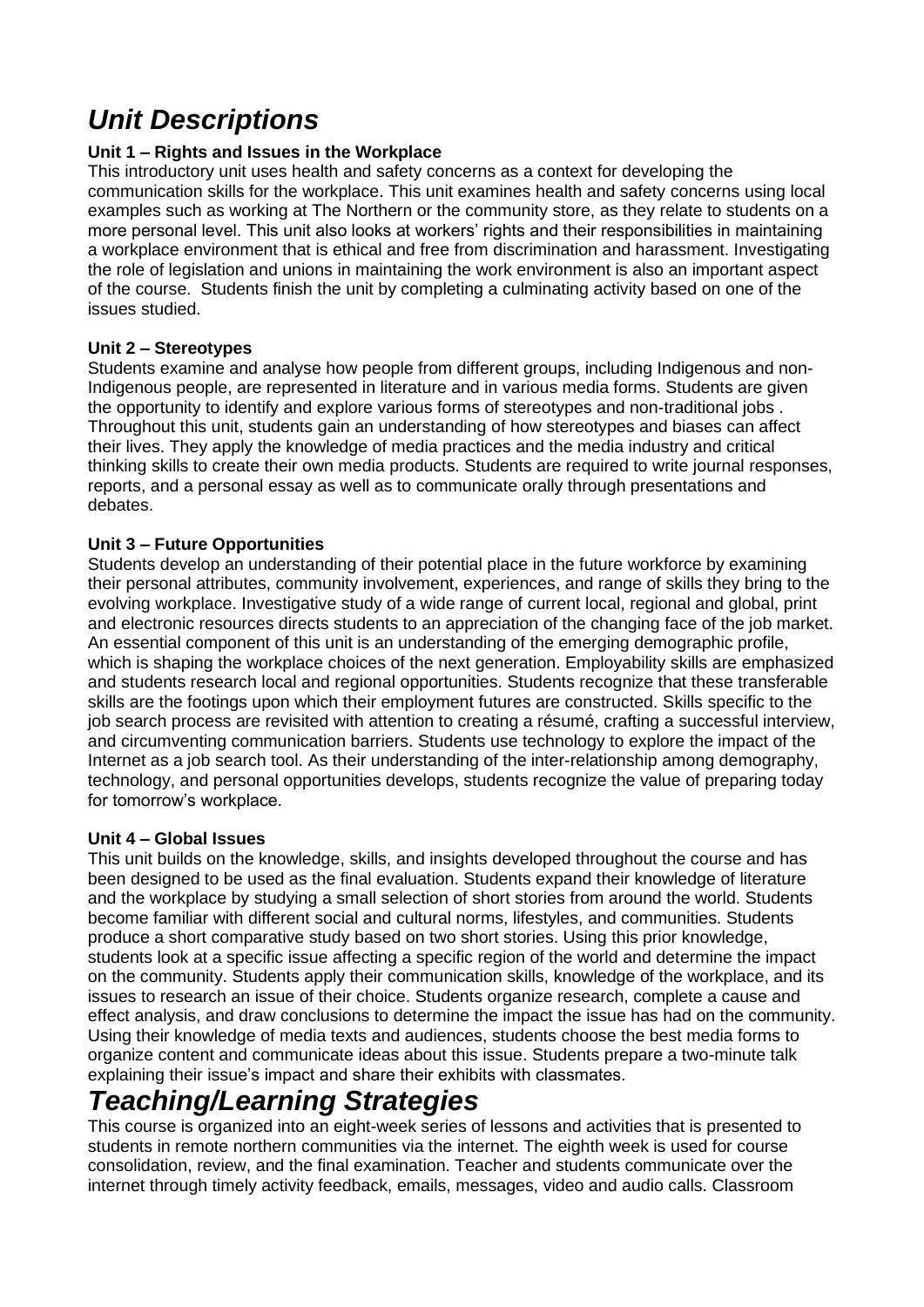mentors assume the role of liaison between the teacher and student while also supporting a holistic approach to motivate, engage and support each individual student.

A variety of strategies will be used in the online delivery of this course. Some instructional strategies include:

Written:

- Journal
- Written Answers
- Report
- Essay
- Organizer/Chart
- Summary
- Media Log
- Technical Writing
- Interview Questions
- Comparison Paragraph
- Description
- Formal Letter
- Resume

#### Oral:

- Oral Report
- Oral Proposal
- Class/Group Discussion
- Interview
- Debate
- Advertisement
- Conference

Performance:

- Multimedia Presentation
- Visual Representation
- Storyboarding
- Pamphlet
- Informational Page
- Website
- Interactive Display
- Exhibit

Learning goals will be discussed at the beginning of each assignment and success criteria will be provided to students. The success criteria are used to develop the assessment tools in this course, including rubrics and checklists.

## *Evaluation*

The final grade will be determined as follows (Ontario Ministry of Education, 2010):

- Seventy per cent of the grade will be based on evaluation conducted throughout the course. This portion of the grade should reflect the student's most consistent level of achievement throughout the course, although special consideration should be given to more recent evidence of achievement.
- Thirty per cent of the grade will be based on a final evaluation administered at or towards the end of the course. This evaluation will be based on evidence from one or a combination of the following: an examination, a performance, an essay, and/or another method of evaluation suitable to the course content. The final evaluation allows the student an opportunity to demonstrate comprehensive achievement of the overall expectations for the course (p. 41).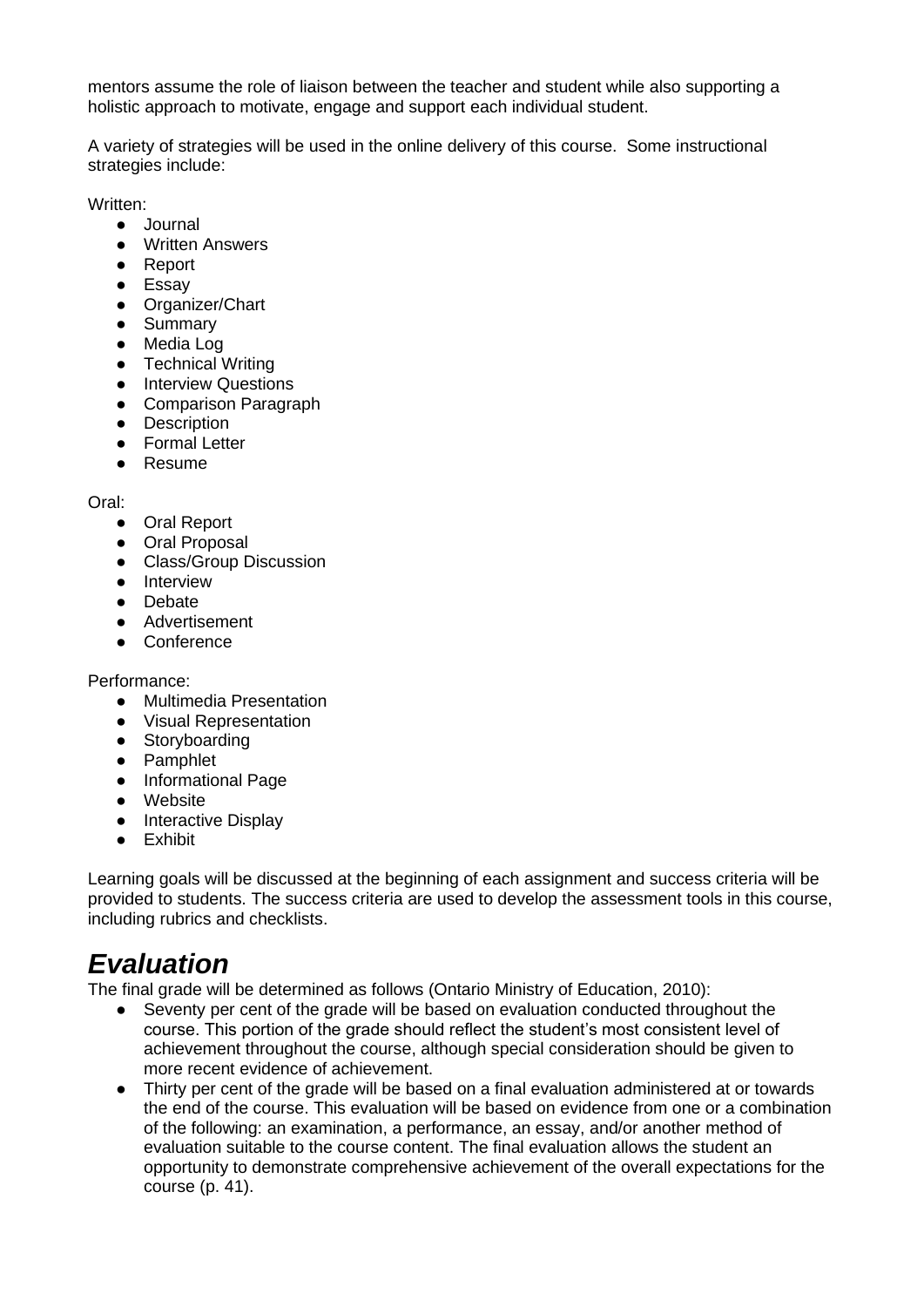Ontario Ministry of Education. (2010). *Growing success: Assessment, evaluation and reporting in Ontario schools*. Toronto ON: Queen's Printer for Ontario.

| <b>Type of</b><br><b>Assessment</b> | Category                    | <b>Details</b>                                                                                                                                                                                                                                                                                                                                                                                                                                                        | Weigh<br>ting  |
|-------------------------------------|-----------------------------|-----------------------------------------------------------------------------------------------------------------------------------------------------------------------------------------------------------------------------------------------------------------------------------------------------------------------------------------------------------------------------------------------------------------------------------------------------------------------|----------------|
|                                     |                             |                                                                                                                                                                                                                                                                                                                                                                                                                                                                       | $(\%)$         |
| <b>Term Work</b><br>(70%)           | Knowledge/<br>Understanding | Listen in order to understand and respond<br>appropriately in a variety of situations for a variety<br>of purposes.<br>Read and demonstrate an understanding of a<br>variety of informational, graphic, and literary texts,<br>using a range of strategies to construct meaning.                                                                                                                                                                                      | 13             |
|                                     | Thinking                    | Use knowledge of words and cueing systems to<br>read fluently.<br>Generate, gather, and organize ideas and<br>information to write for an intended purpose and<br>audience.                                                                                                                                                                                                                                                                                           | 19             |
|                                     | Communication               | Use speaking skills and strategies appropriately to<br>communicate with different audiences for a variety<br>of purposes.<br>Reflect on and identify their strengths as listeners<br>and speakers, areas for improvement, and the<br>strategies they found most helpful in oral<br>communication situations.<br>Recognize a variety of text forms, text features,<br>and stylistic elements and demonstrate<br>understanding of how they help communicate<br>meaning. | 19             |
|                                     | Application                 | Reflect on and identify their strengths as readers,<br>areas for improvement, and the strategies they<br>found most helpful before, during, and after<br>reading.<br>Reflect on and identify their strengths as writers,<br>areas for improvement, and the strategies they<br>found most helpful at different stages in the writing<br>process.                                                                                                                       | 19             |
| Final                               | Culminating                 | Knowledge/Understanding                                                                                                                                                                                                                                                                                                                                                                                                                                               | 3              |
| Evaluation                          | Activity                    | Thinking                                                                                                                                                                                                                                                                                                                                                                                                                                                              | 4              |
| (30%)                               | (15%)                       | Communication                                                                                                                                                                                                                                                                                                                                                                                                                                                         | 4              |
|                                     |                             | Application                                                                                                                                                                                                                                                                                                                                                                                                                                                           | 4              |
|                                     | Exam<br>(15%)               | Knowledge/Understanding                                                                                                                                                                                                                                                                                                                                                                                                                                               | 3              |
|                                     |                             | Thinking                                                                                                                                                                                                                                                                                                                                                                                                                                                              | 4              |
|                                     |                             | Communication                                                                                                                                                                                                                                                                                                                                                                                                                                                         | $\overline{4}$ |
|                                     |                             | Application                                                                                                                                                                                                                                                                                                                                                                                                                                                           | 4              |
|                                     |                             | <b>TOTAL</b>                                                                                                                                                                                                                                                                                                                                                                                                                                                          | 100            |

## *Assessment/Evaluation Strategies*

A variety of assessment and evaluation methods, strategies and tools are required as appropriate to the expectation being assessed. These include diagnostic, formative, and summative within the course and within each unit.

Assessment *for* learning and assessment *as* learning is obtained through a variety of means, including the following:

• Ongoing descriptive feedback;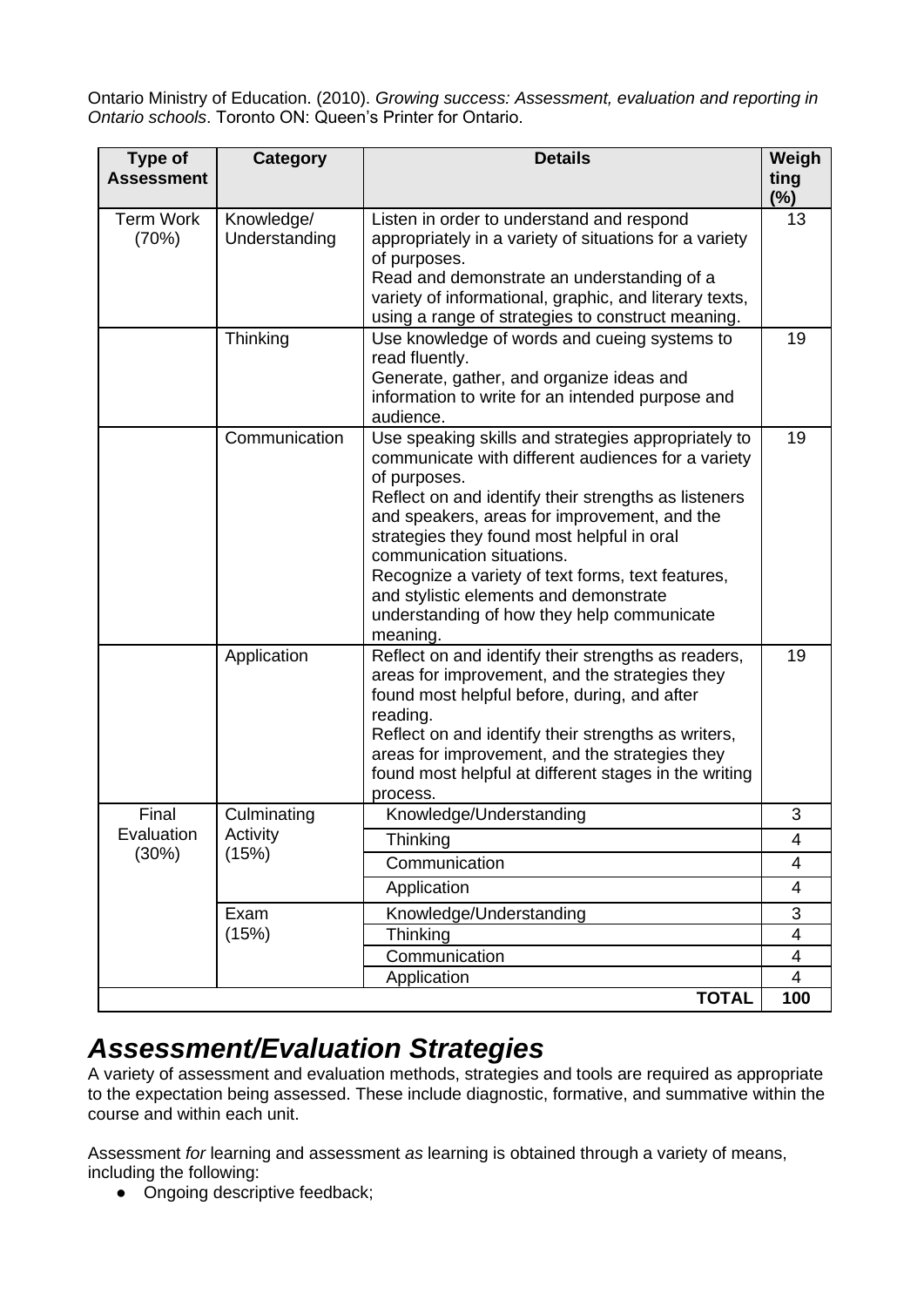- Interactive displays;
- Visual essay and collage;
- Written activities as well as performance based activities;
- Self-assessment (e.g., weekly self-assessment of learning, relative to specific course content as well as in contextual school, community and Land based learning);
- Peer assessment;
- Mentor observations:
- Conversations with student on a regular basis to verbalize observations, ask questions, and clarify understanding.

Evidence of student achievement (assessment *of* learning) is collected from various sources, including the following:

- Ongoing observations of most consistent work, with consideration given to most recent work;
- Newsletter;
- Website development;
- Performance based activities;
- Conversations with students;
- Summative unit activities;
- Culminating activity;
- Exam.

The Ministry of Education's 2010 document, *Growing Success*, outlines the seven fundamental principles that guide best practice in the assessment and evaluation of students. KiHS teachers use practices that:

- are fair, transparent, and equitable for all students;
- support all students, including those with special education needs, those who are learning the language of instruction (English or French), and those who are First Nation, Métis, or Inuit;
- are carefully planned to relate to the curriculum expectations and learning goals and, as much as possible, to the interests, learning styles and preferences, needs, and experiences of all students;
- are communicated clearly to students and parents at the beginning of the course and at other points throughout the school year or course;
- are ongoing, varied in nature, and administered over a period of time to provide multiple opportunities for students to demonstrate the full range of their learning;
- provide ongoing descriptive feedback that is clear, specific, meaningful, and timely to support improved learning and achievement;
- develop students' self-assessment skills to enable them to assess their own learning, set specific goals, and plan next steps for their learning (p.6).

## *Resources*

- Adams, J., Costello, C., & Naylor, S. (2000). *Reading and writing for success senior.* Toronto: Harcourt Canada.
- Kirkup, K. (2016, May 17). *60% of First Nation children on reserve live in poverty, institute says*. CBC. [https://www.cbc.ca/news/indigenous/institute-says-60-percent-fn-children-on-reserve](https://www.cbc.ca/news/indigenous/institute-says-60-percent-fn-children-on-reserve-live-in-poverty-1.3585105)[live-in-poverty-1.3585105](https://www.cbc.ca/news/indigenous/institute-says-60-percent-fn-children-on-reserve-live-in-poverty-1.3585105)
- McCue, D. (2014, January 29). What it takes for aboriginal people to make the news. CBC. [https://www.cbc.ca/news/indigenous/what-it-takes-for-aboriginal-people-to-make-the-news-](https://www.cbc.ca/news/indigenous/what-it-takes-for-aboriginal-people-to-make-the-news-1.2514466)[1.2514466](https://www.cbc.ca/news/indigenous/what-it-takes-for-aboriginal-people-to-make-the-news-1.2514466)